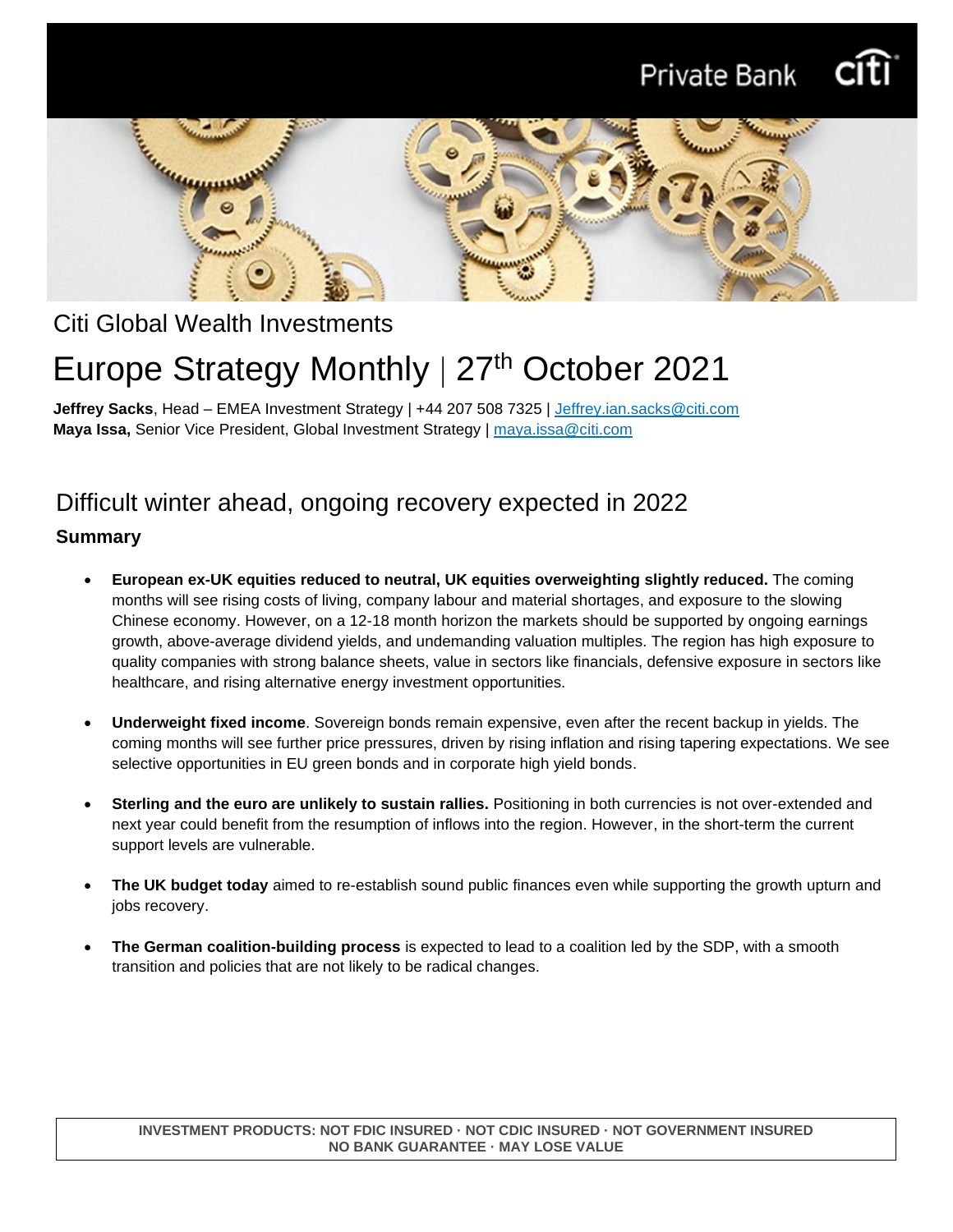# **Contents**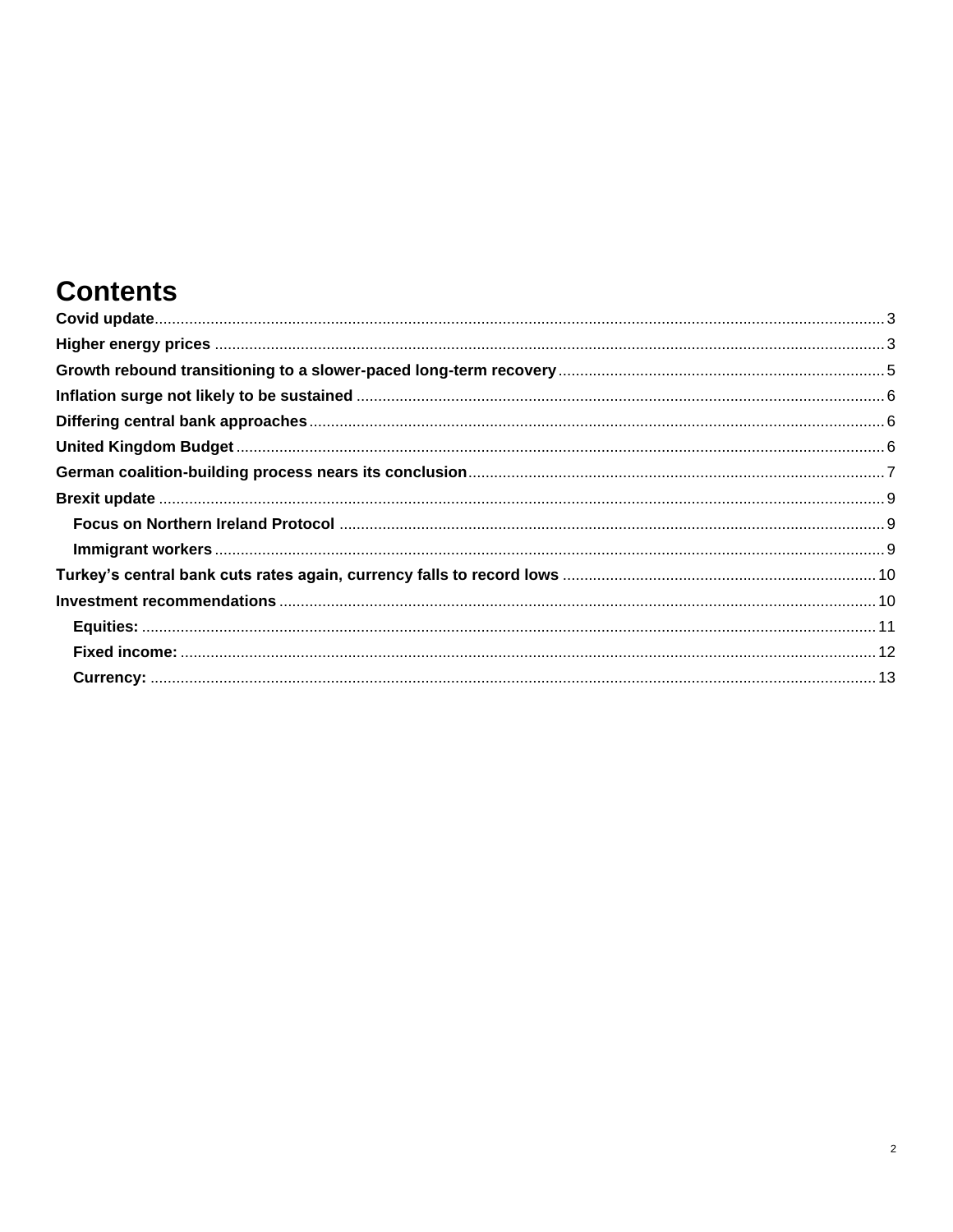# <span id="page-2-0"></span>**COVID update**

In recent weeks the COVID situation in Europe and the UK has been differing. Europe has been vastly improving its vaccination rate, whereas the UK has taken a negative turn, as positive case numbers and hospitalization rates have been increasing. New COVID infections in the UK are reaching levels seen in July 2021 (**Figure 1**). Current October indications are that UK cases are 7x Western Europe's, hospitalizations 6x, and deaths 3x.

Prime Minister Boris Johnson has acknowledged the rise in infections is quite high, however believes the levels are within the government's expected parameters. Nevertheless, as winter approaches, there are rising potential risks stemming from COVID and especially from potential new variants. Regarding the latter, there is focus on the new Delta sub-variant AY.42, which at this stage is seeing rising levels of infection but doesn't appear to lead to a more severe disease or seem to render existing vaccines less effective.



#### **Figure 1: New Covid Infections – rising cases in UK and Germany**

Source: Haver Analytics,

# <span id="page-2-1"></span>**Higher energy prices**

UK and European natural gas spot prices have surged to record levels. European natural gas prices are up around 650% year-on-year, oil prices are 100% higher and carbon prices on the EU's emissions trading system have risen 170%. The causes include supply issues in Russia and Norway, untimely demand for LNG by China and an absence of traditional energy alternatives as coal-fired power plants now are paying-up for coal. Over the past 6 months LNG imports into Europe were 15% below 2020's volume and natural gas inventories are well below their long-term average (**Figure 2**). Ironically, looking backwards, Europe is emerging from a period of unusually low gas prices. In real terms, gas prices now are unchanged since the 2008-09 recession.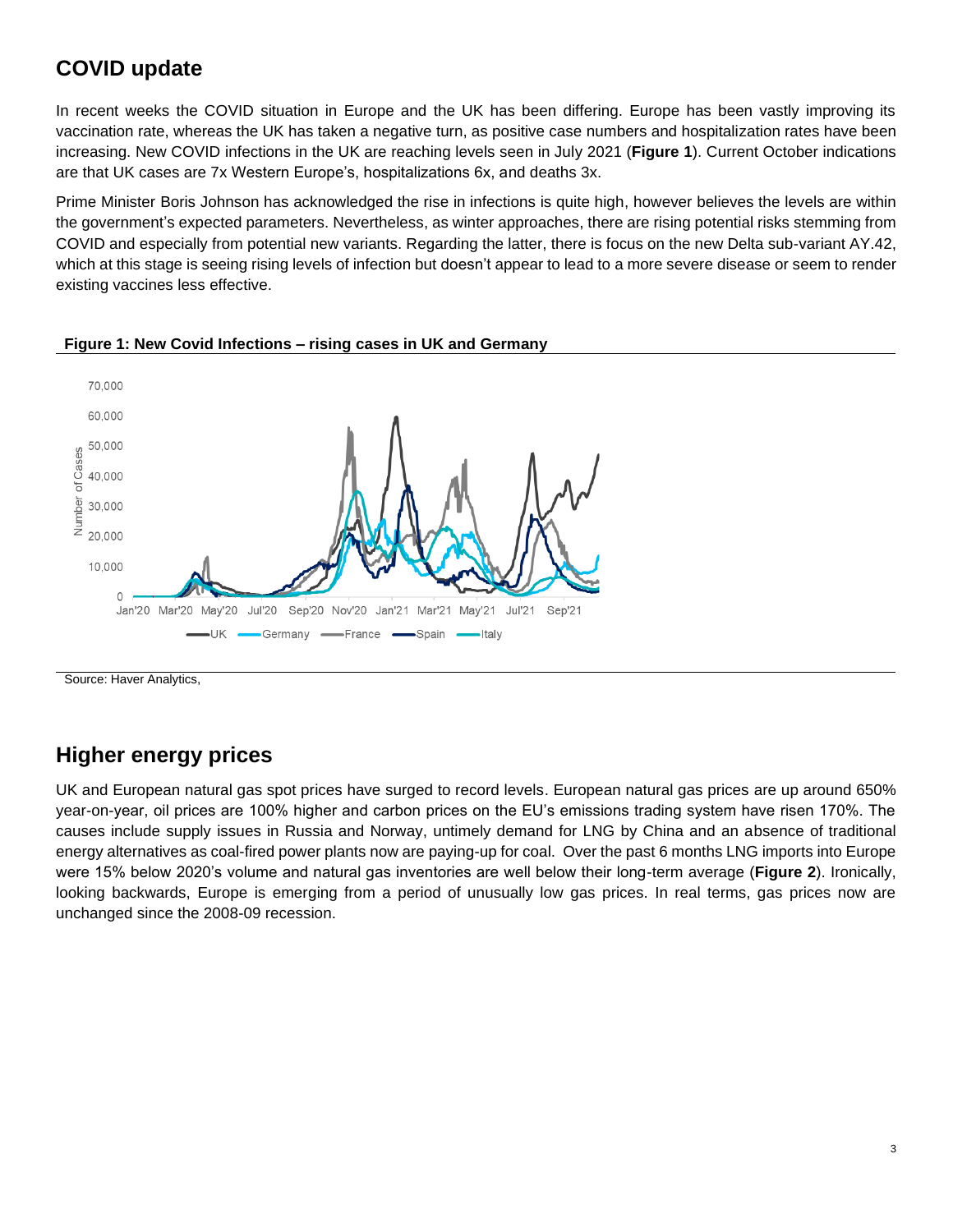

#### **Figure 2: Europe Gas Storage % Full Figure 3: Europe natural gas prices and consumer prices of natural gas**



Source: Bloomberg as of October 18, 2021. Note: Shaded areas denote recessions.

The history of natural gas pricing is binary. Production rises and falls moderately; demand is very lumpy. When supply is short, bidding for the scarce asset causes price spikes. However, the "rationing price" is not the "equilibrium price." This is why you see the highest prices fail to persist. Emergency switching of energy supplies is difficult but can be a better choice than paying the "spike price." See our October 3, 2021 [CIO Bulletin for further discussion.](https://www.privatebank.citibank.com/ivc/docs/quadrant/CIOBulletin100321Final.pdf)

Governments are starting to step in to support households and to a lesser extent businesses also. The support varies by country. France is taking steps to shield voters ahead of next year's general election by blocking any new increases in regulated gas tariffs and cutting taxes on electricity. Greece promised to subsidize power bills and suggested creating a carbon-market fund to hedge against rising prices. Italy recently unveiled a €3 billion package to mitigate the rising energy prices, aimed at helping poorer households and small businesses. Spain wants to impose a windfall tax on utilities and proposed a central platform for natural gas purchases. Poland wants debate on the crisis at this week's ministerial meeting, as the price rise threatens a backlash over the EU's clean energy reforms. So we expect that the EU collectively and countries individually will act to mitigate the impacts of energy shortages and higher marginal prices. See our previous EMEA Bulletin on the topic – [A Greener Europe Offers Compelling Investment Opportunities](https://www.privatebank.citibank.com/ivc/docs/quadrant/EuropeStrategy_092120.pdf)**.**

Looking towards the spring, we see these energy price pressures abating. The impact on consumers is mitigated by the structure of energy markets and delivery systems across Europe. Services are delivered by regulated utilities and the consumer's costs are lower and very different than industrial users. In addition, we believe that the gas shortage in Europe is temporary and will have a smaller impact on economic performance and inflation than expect.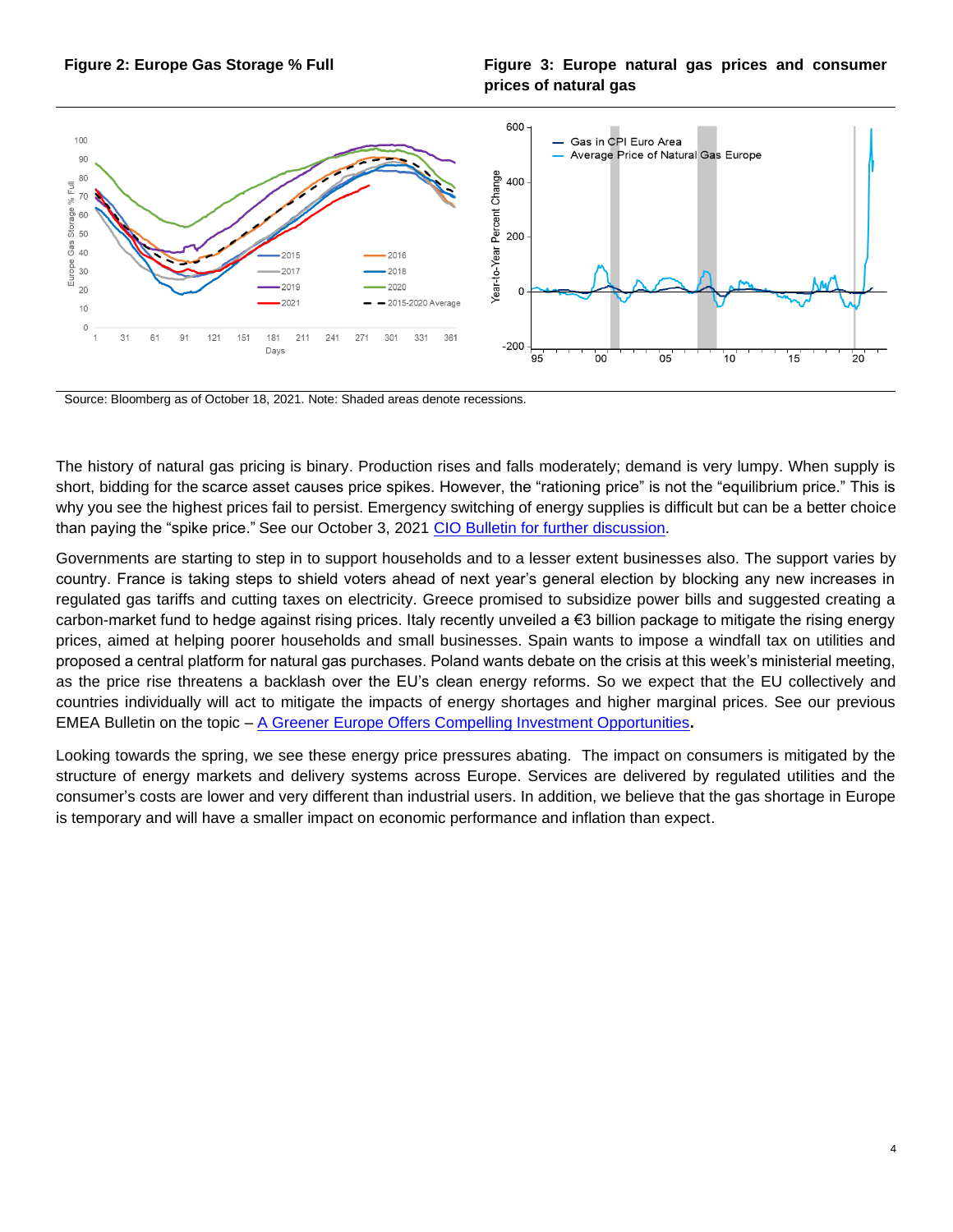# <span id="page-4-0"></span>**Growth rebound transitioning to a slower-paced long-term recovery**

The strong global GDP growth this year is losing momentum, however we expect the recovery to continue into 2022. As discussed in the Quadrant – [Growing Pains,](https://www.privatebank.citibank.com/ivc/docs/quadrant/Quadrant_October2021_final2.pdf) global GDP growth will likely be 5.6% in 2021 and fall to 3.8% in 2022 (see **Figure 4**). The Europe and the UK growth outlooks reflect this also.

|           | 2020   | 2021 | 2022 | 2023 |  |
|-----------|--------|------|------|------|--|
| China     | 2.4    | 8.0  | 4.5  | 5.0  |  |
| US        | $-3.4$ | 5.5  | 3.5  | 2.6  |  |
| <b>EU</b> | $-5.9$ | 4.8  | 3.9  | 2.4  |  |
| UK        | $-9.7$ | 6.0  | 4.2  | 2.5  |  |
| Global    | $-3.2$ | 5.6  | 3.8  | 3.5  |  |

Source: Citi Global Wealth Office of the Chief Investment Strategist and National Sources, Haver Analytics and FactSet as of October 19, 2021.

The key regional growth drivers over the first half of this year were inventory rebuilding in the surging goods sector, rebounding personal consumption supported by pent-up demand as well as savings built up during the pandemic, and the trade sector as Asian import demand strengthened. More recently and looking towards year-end, growth momentum has been lost due to a combination of higher energy costs and production disruptions due to supply shortages of both goods and labour. The loss of momentum in 3Q has been sudden, with the Bank of England's (BoE) 3Q21 new growth forecast half of what it was earlier this year. Despite the second half loss of momentum, **Figure 5** shows continued expansion across both services and manufacturing, and **Figure 6** shows ongoing economic activity across the regions which are also matched by high frequency datapoints**.**

Looking to 2022, in line with our global growth view, we expect the region's energy costs to decline, production bottlenecks to ease, and services to pickup significantly. Regarding the latter, the flash IHS Markit data for UK Purchasing Managers' Index showed a rise to 56.8 in October (from 54.9 in September) led by services which reached a three-month high of 58.0.







Source: Bloomberg / Citi / OECD / Haver Analytics as of October 18, 2021. OECD is the Organisation for Economic Co-Operation and Development. Note: The OECD Weekly Tracker of Economic Activity provides a real-time high-frequency indicator of economic activity using machine learning and Google Trends data.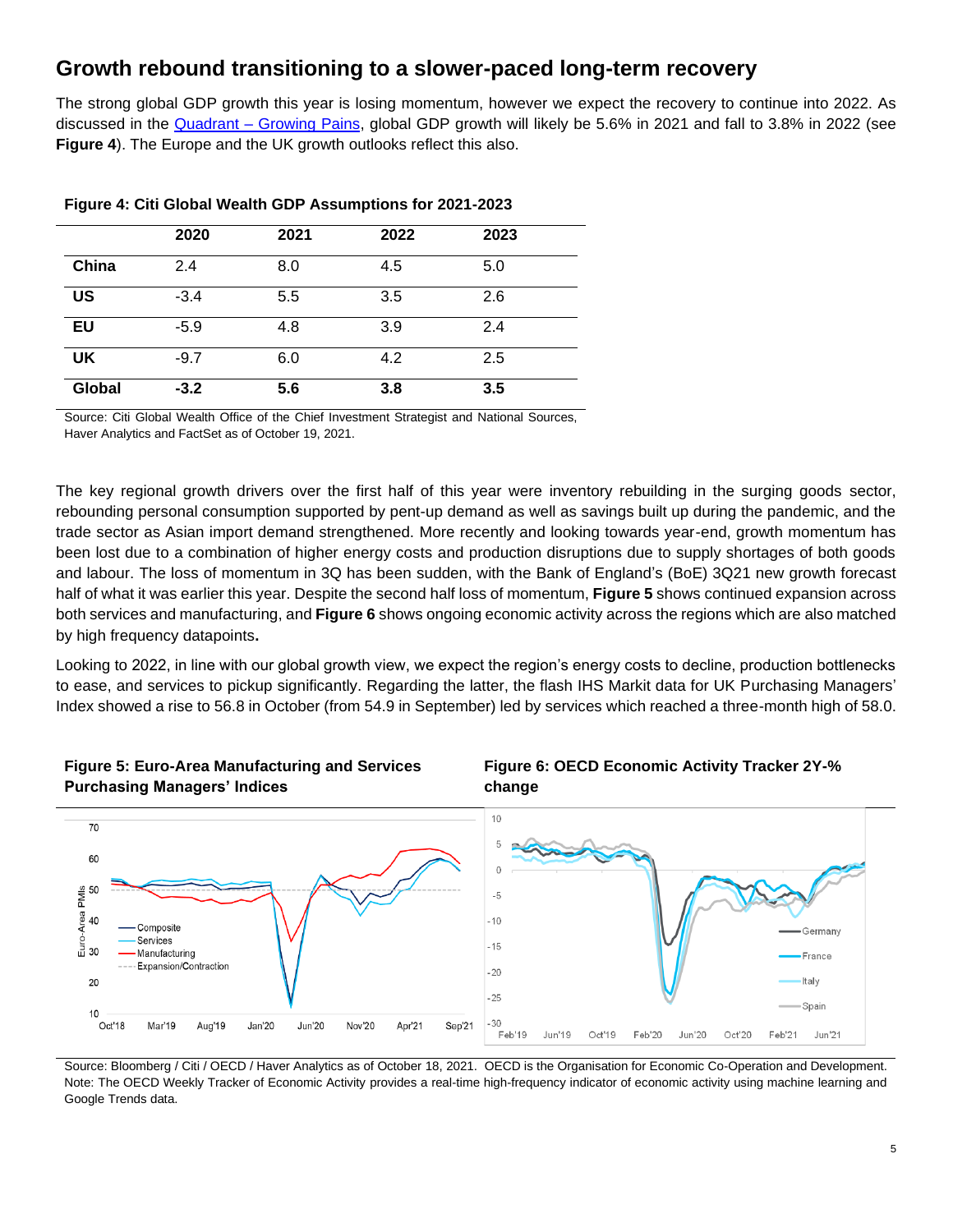# <span id="page-5-0"></span>**Inflation surge not likely to be sustained**

Across the region, prices are expected to keep rising for the rest of this year, taking headline inflation briefly to above 4% in both Europe and the UK (see **Figures 7 and 8**). However even with this second half surge, Citi Research expect full-year inflation this year to still be at a modest 2.4% (Europe ex-UK) and 2.5% (UK) this year. Price pressures are expected to ease in the first half of next year, taking Citi Research full-year forecasts to 3.0% (Europe ex-UK) and 4.2% (UK).



Source: Bloomberg as of October 18, 2021.

The uneven nature of the economic recovery is one of the key reasons behind our view that the inflation surge is temporary. Output is still around 4% below pre-Covid levels and even more below where output would have trended too, in the absence of the pandemic. Demand is hitting supply constraints this year, however next year we expect a better supply response, as the economic reconfiguration continues. In addition, we are not seeing signs of rising inflation expectations feeding through into rising wages.

## <span id="page-5-1"></span>**Differing central bank approaches**

Despite similarities across Europe and the UK in terms of the trends for growth and inflation, the respective central banks are taking different approaches. We expect the BoE to raise its base rate by 15bps to 25bps in December 2021 with a further increase to 50bps by May 2021. The market is already discounting further increases in the second half of next year, taking the base rate to 100bps. However, this seems overly aggressive discounting given our inflation forecast. It is possible but not certain that they will reduce the size of their asset purchase programme slightly towards year-end.

In contrast the European Central Bank (ECB) is not expected to raise their deposit rate from the current -0.5% anytime soon. We expect no policy change their meeting tomorrow, as they have already indicated that their December meeting is pivotal. In our view, the ECB will not reduce the envelope size of the €1.85 trillion Pandemic Emergency Purchase Programme (PEPP) ahead of its expiry in May 2022. What is less certain is their plan for the Asset Purchase Programme (APP) that was in place before the pandemic, with the likelihood being that they will announce in December that the APP will be continued with flexibility regarding its size, focus areas and timing of purchases.

# <span id="page-5-2"></span>**United Kingdom Budget**

In the runup to today's UK budget, Chancellor Sunak had already announced tightening measures. In March he announced that corporate taxes would rise from 19% to 25% and while also announcing the freezing of income tax allowances (both with delays). In September he announced 1.25% rises in employee and employer national insurance contributions. These measures combined are expected to generate around £35-40 billion of incremental tax revenues. Also helping the Chancellor today is the fall in public borrowing this year, about £30 billion less than had been forecast, largely driven by the successful vaccine rollout programme.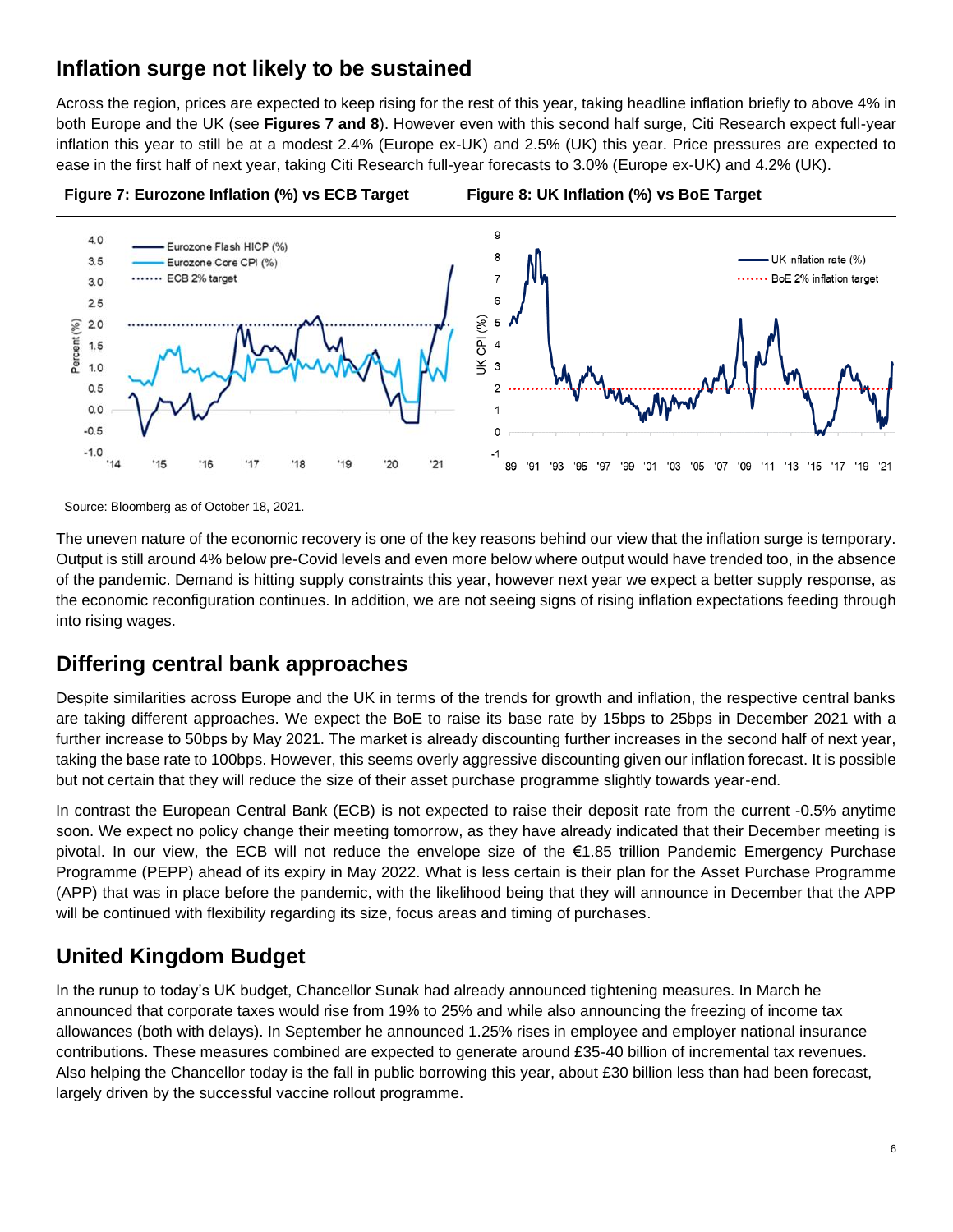The key aims today were to restore the Conservative's low tax credentials, while re-establishing sound public finances even as the Covid battle continues. Chancellor Rishi set forth "*Growth up, jobs up and debt down*" and promises for a new post-COVID economy. The below are the key points:

- *Growth:* Office for Budget Responsibility (OBR) predicts growth to reach pre-COVID levels at the turn of the year, 2022. OBR forecasts growth figure upwards to 6.5% from its initial estimate in March of 4% for 2021.
- *Inflation:* The rise in inflation, according to Sunak, can be defined by two global forces, one being the rise in demand for goods and the other the rise in energy prices. OBR estimated CPI to average 4% over the next year.
- *Unemployment*: forecasted to peak at 5.2%, revised down from the initial estimate of 12% for this year.
- *Borrowing:* estimated to fall next year to 3.3% of GDP, from the current borrowing figure of 7.9% of GDP.
- *Government spending:* £150bn increase in spending across all government departments. In real terms spending should grow by 3.8% a year. £4.8bn in grant funding for local government over the next 3 years.
- **Employment:** the minimum wage will increase from £8.91/hr to £9.50/hr and the public sector workers pay freeze will come to an end. In addition, the government will increase its spending on skills and training workers by £3.8bn, which is an increase of 42%.
- **Fuel duty:** increase will be cancelled, saving consumers £8bn over the next five years.
- **Healthcare:** spending is to increase by £44bn to over £177bn, by the end of this Parliament.
- **Infrastructure and investment**: the government will invest £21bn for roads and £46bn to railways, to provide easier commute between cities. The plan is to invest around £20bn in Research & Development by 2024-25.
- *Taxes:* The banks surcharge will be cut from 8% to 3%, but the corporate tax rate for the sector will increase from 27% to 28%. Sunak also announced 50% business discount for companies in the hospitality, retail and leisure industries. It equates to around 1.7bn worth of cuts. Sunak announced the planned increase for business rates multiplier, next year, will be cancelled. This is estimated to be worth £4.6bn over the next five years.

While Sterling and equities were steady after the budget, gilts strengthened significantly. Coinciding with today's budget and the 30% lower government borrowing requirement, the UK Debt Management Office (DMO) announced a reduction in their gilt issuance programme for this fiscal year from £253 billion estimated in April to £220 billion now. This would be close to half the issuance during the previous fiscal year, as the government now seeks to normalize its pandemic emergency policies. This led to a surge in pension fund buying today, with yields falling sharply (with the 10-year yield falling by 11.7 bps to 0.99% and the 30-year yield falling by 17.3 bps to 1.14%), and in the medium-term could mitigate the impact of the December 2021 end to the £875 billion pandemic emergency bond buying programme.

## <span id="page-6-0"></span>**German coalition-building process nears its conclusion**

The German election result gave the Social Democrats Party (SDP) 25.7% of the votes and a slight victory over the ruling conservative Christian Democratic Union/Christian Social Union (CDU/CSU) who got 24.1% of the votes. The SDP leader and current finance minister Mr Scholz are favoured to lead a coalition. Mr Scholz would become the next chancellor after 16 years leadership from Angela Merkel. He would be the first SPD chancellor since 2005.

The election result removes the potential tail-risk of a Left-wing coalition, with the Left party only gaining 4.9% of the vote. A 'grand coalition' between the SDP and the CDU/CSU is not likely, despite their combined votes being close to 50%. The kingmaking parties are likely to the liberal pro-business Free Democratic Party (FDP) (11.5% of the vote) and the Greens (14.8% of the vote). The coalition-building process could take several months, however, if it stretches beyond the 17th December then Angela Merkel will become Germany's longest-ever sitting Chancellor.

The negotiations have begun in an unusual way, with the FDP and the Greens meeting first, to ascertain if their differences in key areas of policy can be compromised. Signs have been positive, and both are now negotiating with the SDP. We therefore think that a 'traffic light' coalition of SDP/Greens/FDP is more likely than a 'Jamaica coalition' of the CDU/CSU/Greens/FDP. With the probability of two opposition parties within the next government, this could be positive for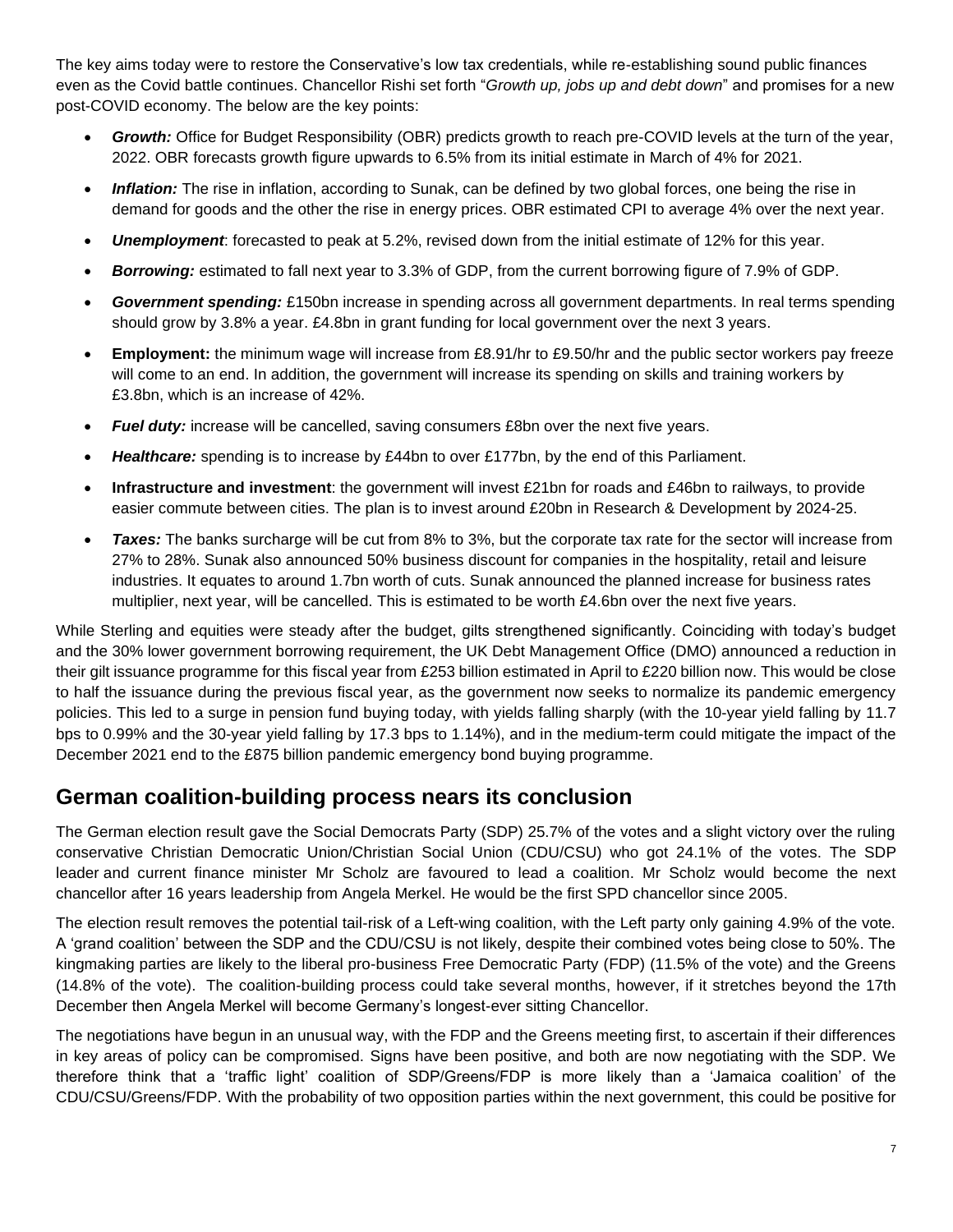change in the areas that matter most to them like climate, and infrastructure investment. Overall with the Greens and FDP in government, there would likely be a smooth transition with only subtle not radical changes.

#### **Let's consider the main areas of impact of having the likely Greens and FDP joining the SDP within the next coalition.**

- **Tax:** The Greens are allied with the SPD in wanting higher taxes, however the liberal FDP would be against raising taxes.
- *European integration:* We don't expect further new integration measures, with a stalemate between the Greens federalist views, at one extreme, and the FDP the opposite. Issues like the Eurozone budget and the Eurobond market development would not be dramatically accelerated with the Greens and FDP in the collation together. Germany will probably be passive in reforming the European growth and stability pact, leaving France to lead.
- *Debt brake:* The FDP would be against a loosening of the debt brake rule. So, the Greens would probably need to find another way to finance their Green agenda, possibly with efforts to finance investment off the main public balance sheet. Both would probably find compromise in fiscal stimulus that stopped short of changing the fiscal rules, perhaps leaving open the possibility of changing the fiscal rules at a later date.
- *Fiscal transfers:* The existing €750 billion EU Recovery Fund would probably not be expanded. However, there could be a compromise around agreeing to allow more 'one-off' fiscal transfers as needed.
- *Finance Ministry:* The FDP are keen to lead in this area, and might make it a condition for their participation in the coalition.
- *Defense:* The Greens were part of the 1998-2005 coalitions that endorsed the Gulf War. The party is not opposed to higher defense spending.
- *International institutions:* The Greens are in favour of a more active role for Germany in international institutions like NATO and the EU.
- *Nord-stream pipeline:* Don't expect a prompt agreement on the next implementation steps.

The recent resignation of the German finance minister Weidmann is significant in two respects. Firstly, given his generally hawkish stance, it is demonstrating that Germany has less influence within the ECB who maintain their loose monetary policy. Secondly, his successor is expected to be Mr Lindner the FDP leader, which would reinforce our view that Germany is unlikely to see a change in its debt rules and won't see higher taxes. However this view would change if the new finance minister is Mr Habeck the Green party co-leader who favours much higher government spending.

A relatively fast agreement on the coalition composition and its fiscal policies is increasingly important. The economic upturn is losing more momentum than several other European countries, largely due to the close correlation of German exporters with the Chinese economy, which is slowing, see **figures 9 and 10.**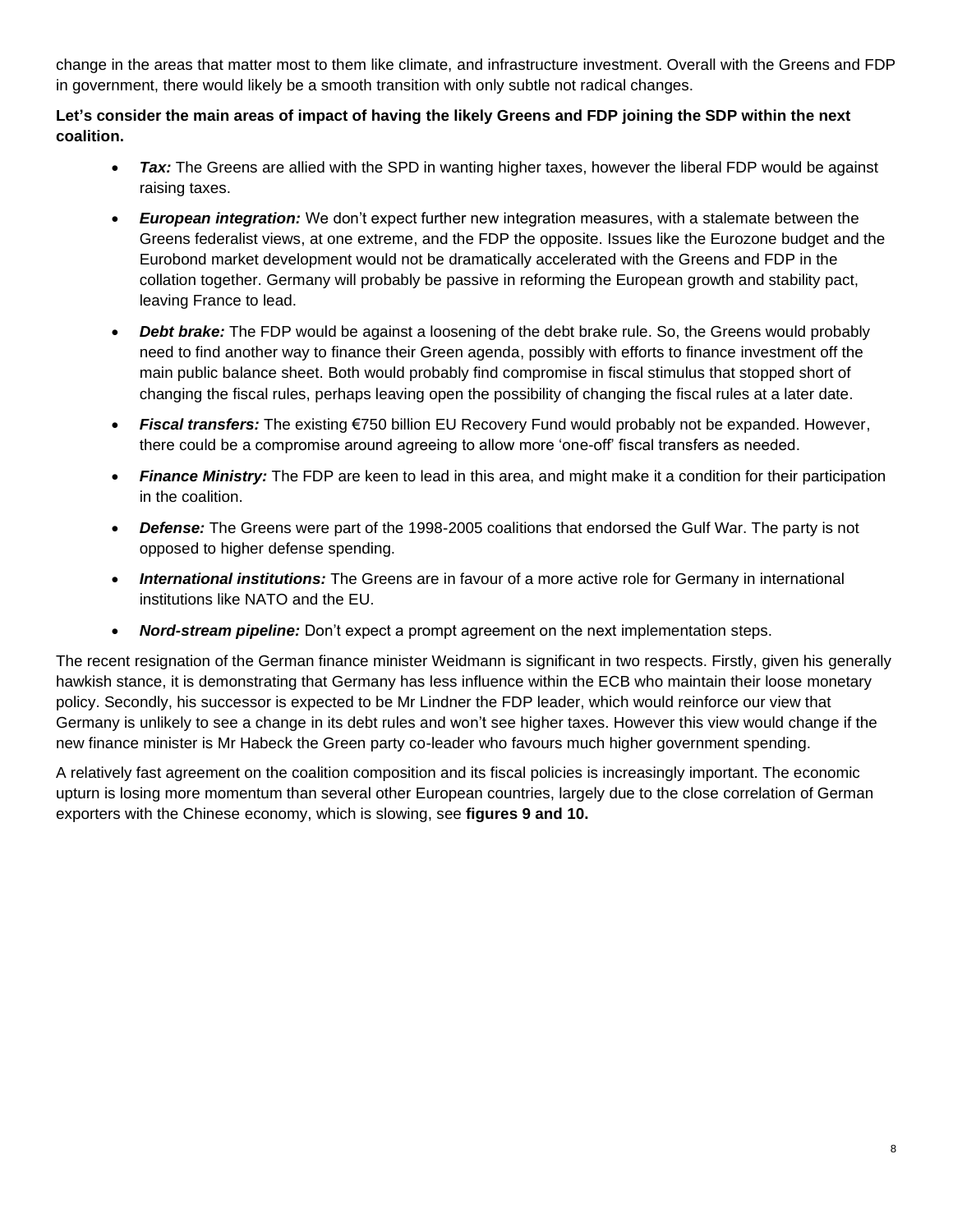

#### **Figure 10: Germany Ifo Export Expectations vs Li-Keqiang Index**



Source: Bloomberg as of October 18, 2021. Indices are unmanaged. An investor cannot invest directly in an index. They are shown for illustrative purposes only and do not represent the performance of any specific investment. Index returns do not include any expenses, fees or sales charges, which would lower performance. For illustrative purposes only. Past performance is no guarantee of future results. Real results may vary.

# <span id="page-8-0"></span>**Brexit update**

### <span id="page-8-1"></span>**Focus on Northern Ireland Protocol**

The UK has demanded a re-writing of the Northern Ireland protocol which is part of the EU Withdrawal Agreement that aims to avoid a hard border between Northern Ireland and the Republic of Ireland. The protocol placed Northern Ireland in the EU single market for goods, however, has faced significant implementation challenges. The high level of bureaucracy involved in the customs and regulatory checks on UK goods entering Northern Ireland has been cited as a factor in the April violence in Northern Ireland.

The European Commission response exceeded expectations and the two sides are now closer to a revised agreement. They have offered to cut up to 80% of checks on animal and plant products with less physical checks, and cut half the customs paperwork, for UK goods entering Northern Ireland. In return they have asked the UK to build full border control posts for goods inspections, and to provide more comprehensive product data and market surveillance information.

However there remain negotiation hurdles. The EU have not responded to the UK's request for a "full dual regulatory regime" for Northern Ireland, that would allow goods compliant with EU and UK standards to circulate freely side by side. The EU have not agreed to a rewrite of Article 10 that requires any government subsidy decision that effects goods trade in Northern Ireland to comply with the EU's state aid rules.

Finally, the EU have not yet agreed to the UK's demand for an end to the European Court of Justice's (ECJ) oversight role. Regarding oversight, there is some speculation that the two sides might agree on a "Swiss-style" governance arrangement. This could include setting up an arbitration panel to deal with protocol disagreements, with the ECJ retaining a role to interpret questions of EU law.

If the hurdles are not resolved, either parties could invoke Article 16, which is a deal that allows parts of the protocol to be suspended, temporarily, if some aspects of the agreement are causing difficulties. The Irish Foreign Minister has indicated a deadline of late December for the talks to conclude.

### <span id="page-8-2"></span>**Immigrant workers**

Boris Johnson's latest speech on immigration has promised higher wages and a departure from the old economic model, which claims uses "uncontrolled" immigration as a substitute for not investing in UK people, skills, and equipment. PM Johnson wants to promote the Tories as the party of higher wages. The new transition model is partly a result of the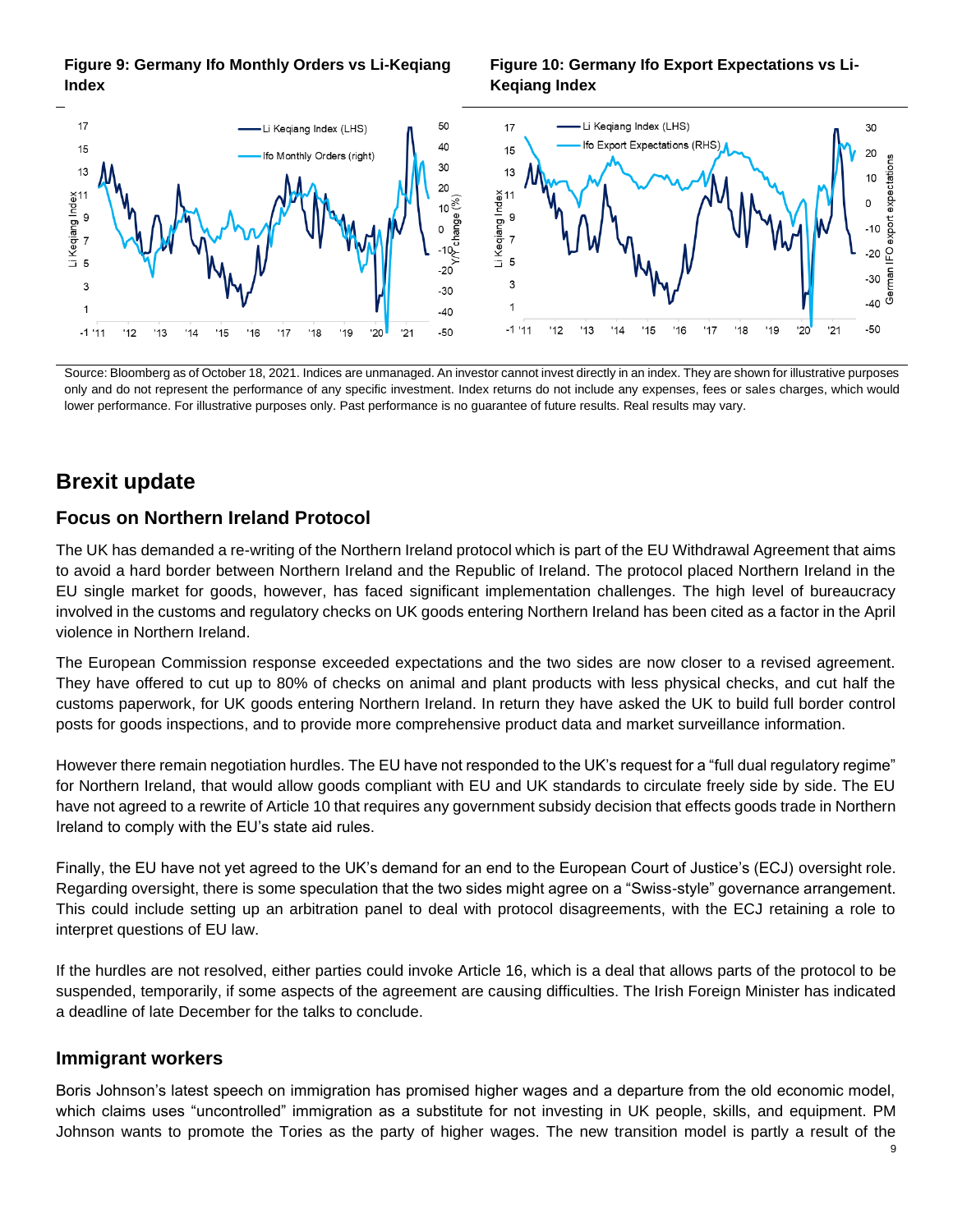shortages seen from HGV drivers and agricultural workers, and keeping with one of the Brexit promises, which is to move away from UK's dependence on EU labour.

However, the implementation of this new model is tough to implement. Lorry drivers from the EU are not in favour of the UK government's existing three-month visa scheme, where EU workers can come to the UK for three months to live and work but then will have to leave. Despite PM Johnson's new initiative to progress to a new skilled economy, lower immigrations does not mean higher wages, without a serious plan for investment in education and skills. The implication is that this policy needs to be planned out sensibly, without hurting the UK economy, both in the short and longer term.

## <span id="page-9-0"></span>**Turkey's central bank cuts rates again, currency falls to record lows**

President Erdogan installed the current Governor Sahap Kavcioglu in March, replacing hawkish predecessor Naci Agbal after back-to-back rate hikes. Governor Kavcioglu kept policy rates unchanged for six months before cutting rates by 100bps in September to 18%, when consumer inflation surged to 19.6%.

That was followed by the Central Bank of Turkey cutting rates more than expected at this month's meeting, saying it has limited room left for further reductions this year. The main interest rate – the one-week repo rate - was reduced by 200 bps to 16%. Markets had been looking for a 100bps cut.

Earlier this week, President Erdogan pulled back from plans to expel 10 western ambassadors in the country's latest diplomatic spat with the US and other foreign governments after the group had demanded the release of a prominent Turkish businessman. Erdogan's move de-escalates a diplomatic row that had pushed the Turkish currency to a record low of 9.85 per dollar intraday on Monday, before settling at around 9.42 per dollar. The currency has lost 22% year-todate against the USD. The rally in the lira was further supported by a possible meeting with US President Joe Biden at the upcoming G20 summit in Rome, which could provide further relief.

## <span id="page-9-1"></span>**Investment recommendations**

We prefer European equities over European bonds. Equities have strong earnings support along with reasonable valuations, compared with the fixed income universe continuing to trade at historically low yield levels. In addition, in the global financial repression environment, **Figure 11** below shows the significant yield differential in favour of equities that should continue to support inflows.





Source: Bloomberg, Citi Research as of October 19, 2021. \*60% Bunds & \*40% Gilt yields. Indices are unmanaged. An investor cannot invest directly in an index. They are shown for illustrative purposes only and do not represent the performance of any specific investment. Index returns do not include any expenses, fees or sales charges, which would lower performance. Past performance is no guarantee of future results. Real results may vary.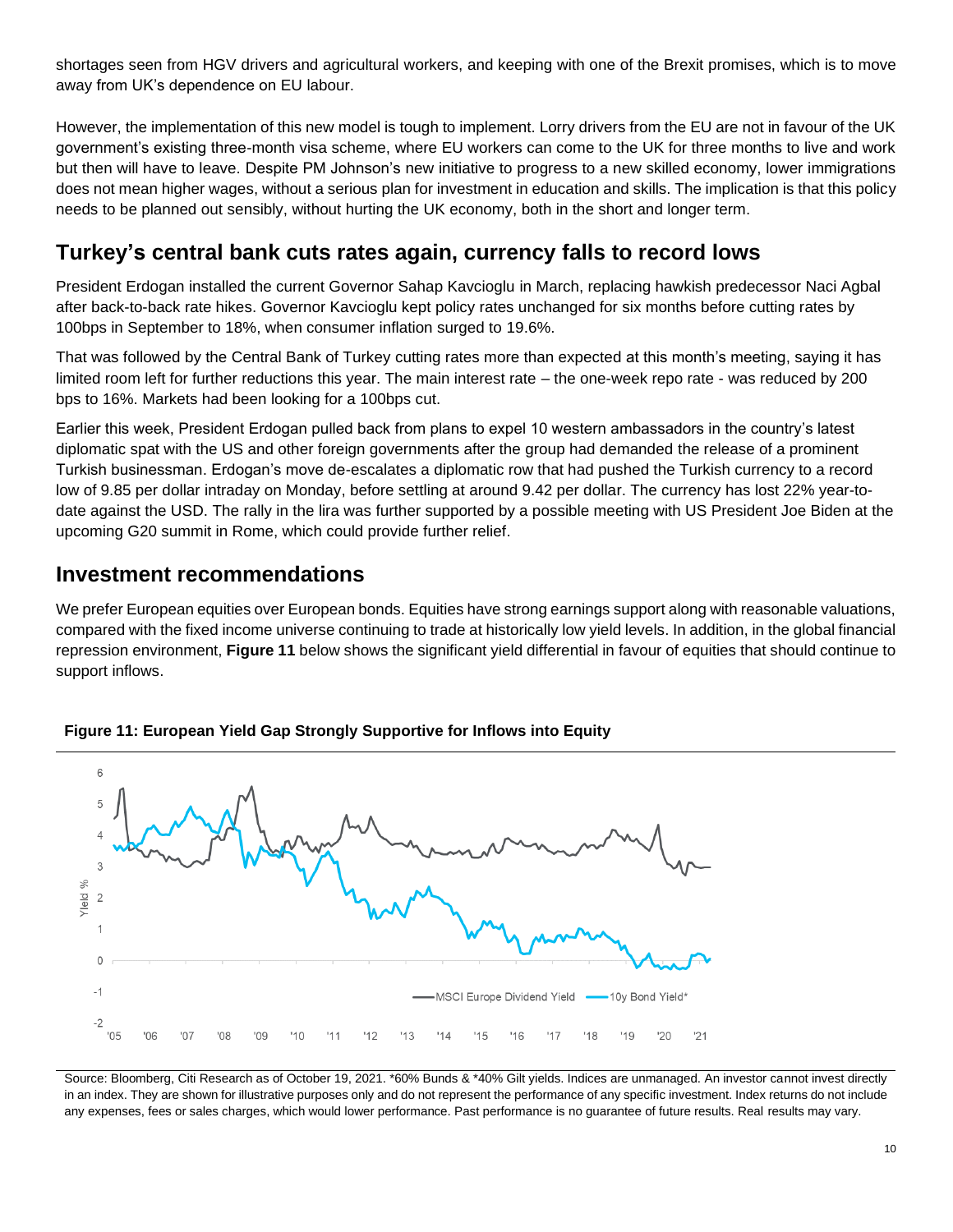### <span id="page-10-0"></span>**Equities:**

The next few weeks should provide good entry levels for clients who are still underweight. In the short-term, the region will discount the slowing growth upturn and slowing EPS growth, German policy uncertainty as the coalition negotiations continue, COVID numbers worsening, and the challenging Northern Ireland Protocol discussions, at a time when global pressures are elevated with central banks beginning to shift direction, while supply chain and energy pressures are impacting on prices.

However, most of these factors should ease early next year. On an 18-month horizon, the region stands out for its low relative valuations (Europe ex-UK 17X and UK 13X), high dividend yields of 2.8% and 3.8% respectively, and ongoing EPS growth albeit at a slower pace. The strong 2021 EPS growth is transitioning into another positive year in 2022. Citi Research has estimated Europe ex-UK and UK 2022 EPS growth to be 7.7% y/y and 2.7% y/y respectively. Within the regions there are some particularly strong sector earnings, in high double teens territory, coming mainly from the Financial, Consumer Discretionary, Industrial and Healthcare sectors. The continued recovery from COVID and supply side risks abating, should support corporate earnings within these sectors.

#### *These are the areas we favour:*

• **European financials** – **Figure 12** shows how value sectors including financials are starting to show better relative performance as long bond yields stop falling. While the financial sector has doubled in share price since we recommended it a year ago, the average valuation is still cheap at 0.75 price-to-book value. Average returns on equity are likely to move higher next year even if yield curves don't steepen much and net interest margins don't improve markedly. Two drivers are likely to be rising loan growth from depressed levels and a further increase in fee income from M&A activity. In addition, balance sheets are mostly strong, with average CET1 levels of over 13%, which is likely to lead to further dividend resumptions, share buybacks and provision writebacks.

#### **Figure 12: Low yields have led value underperformance**



Source: Bloomberg as of October 19, 2021. Value represented by MSCI Europe Value Index, growth represented by MSCI Europe Growth Index. Indices are unmanaged. An investor cannot invest directly in an index. They are shown for illustrative purposes only and do not represent the performance of any specific investment. Index returns do not include any expenses, fees or sales charges, which would lower performance. For illustrative purposes only. Past performance is no guarantee of future results. Real results may vary.

• **European healthcare** – the sector is favoured at a global level for its consistent top-line and profit growth through the cycle, and underperformance during the pandemic. In Europe the sector is well represented in indices with an average weighting of 14% and has a reasonable valuation multiple of 15X.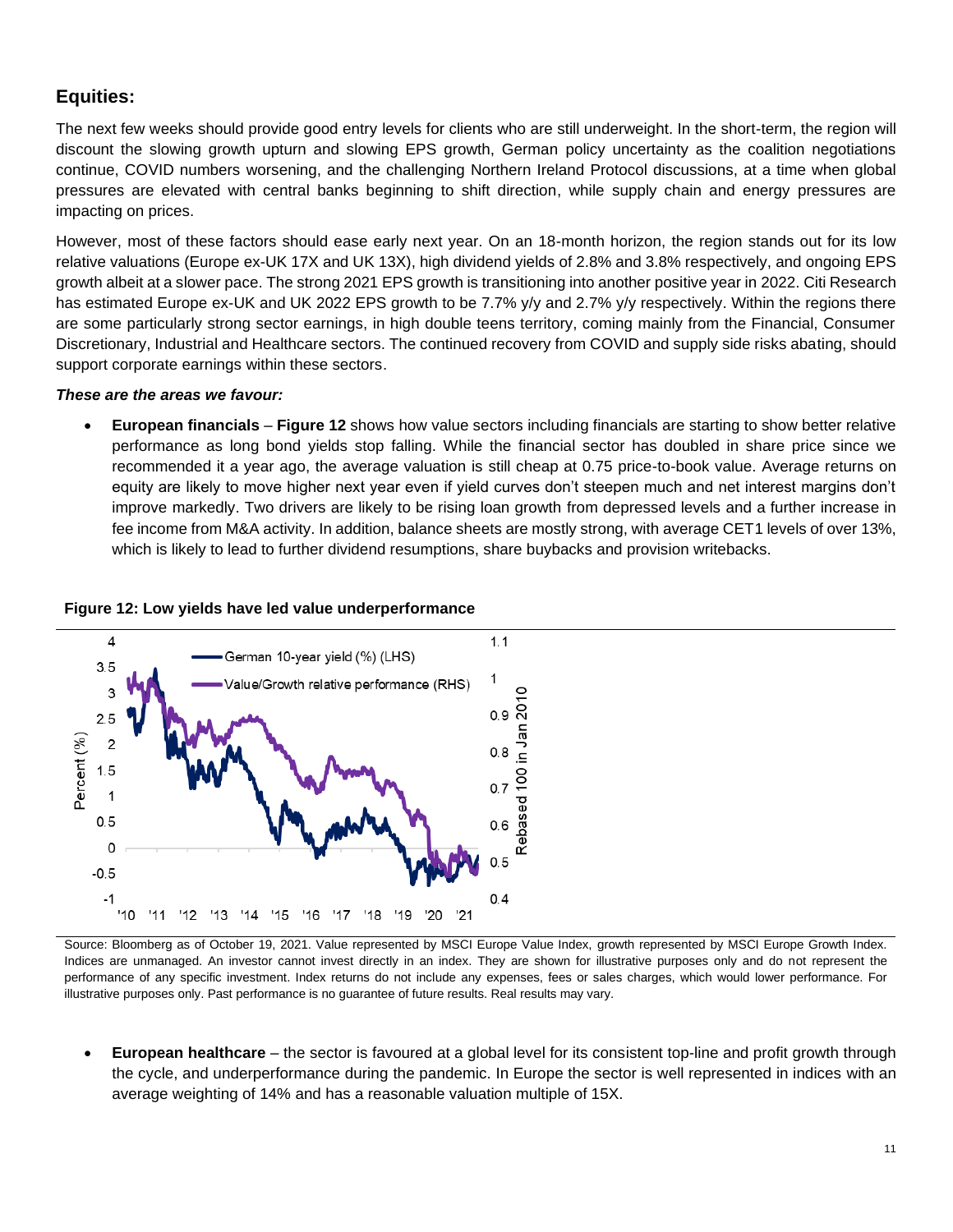• **European green energy** – as the region's leaders increasingly prioritize this area, there is an increasingly breadth of green investment opportunities, both mature energy companies with growth in alternative energy, as well as midcaps focussed on alternative energy. In addition, traditional fossil fuel companies that make up the bulk of the European oil and gas sector, have significantly underperformed the oil price rise – **see Figure 13** – presenting short-term trading opportunities.



**Figure 13: Energy stocks lagging the oil rebound**

Source: Bloomberg as of September 2, 2021. SXEP: Stoxx Europe 600 Oil & Gas Index, SXPP: Stoxx Europe 600. Indices are unmanaged. An investor cannot invest directly in an index. They are shown for illustrative purposes only and do not represent the performance of any specific investment. Index returns do not include any expenses, fees or sales charges, which would lower performance. For illustrative purposes only. Past performance is no guarantee of future results. Real results may vary.

• **European quality companies** – as the bull market matures, we increasingly favour quality companies at a global level. Europe has a large number of quality companies – with strong balance sheets, well-tested management, and strong brands. This should drive further cost-cutting, focus on growth areas, pricing power to offset cost increases, and rising dividend payouts.

### <span id="page-11-0"></span>**Fixed income:**

EU green bonds are a new asset class that could offer opportunities. The EU has issued its inaugural green bond by selling Euro 12 billion of 15-year bonds with a yield of 0.45% (in comparison, 15-year Bunds pay 0%). The response was very strong, with orders for Euro 135 billion. The issue will be followed by another Euro 240 billion EU green bonds in the coming months. The EU's green bonds will be based on the EU's sustainable finance rules. The capital raised will be used to help finance the EU's Euro 800 billion Recovery Fund. The national spending plans of the Recovery Fund loans and grants will be screened to ensure that the cash is used to fund genuine environmental projects.

In the ongoing financial repression environment, the demand for the EU green bonds is likely to be consistently high. EU green bonds will be an important catalyst for member states to issue their own green bonds. In addition, they will provide greater breadth and liquidity to the European bond market, which should encourage more overseas buyers and that in turn could help support the Euro. Finally, the EU green bonds will have different maturities and could be followed by other EU bonds (not necessarily green), which over time should provide a reliable EU yield curve which could become a reliable benchmark for pricing European sovereign and corporate bonds.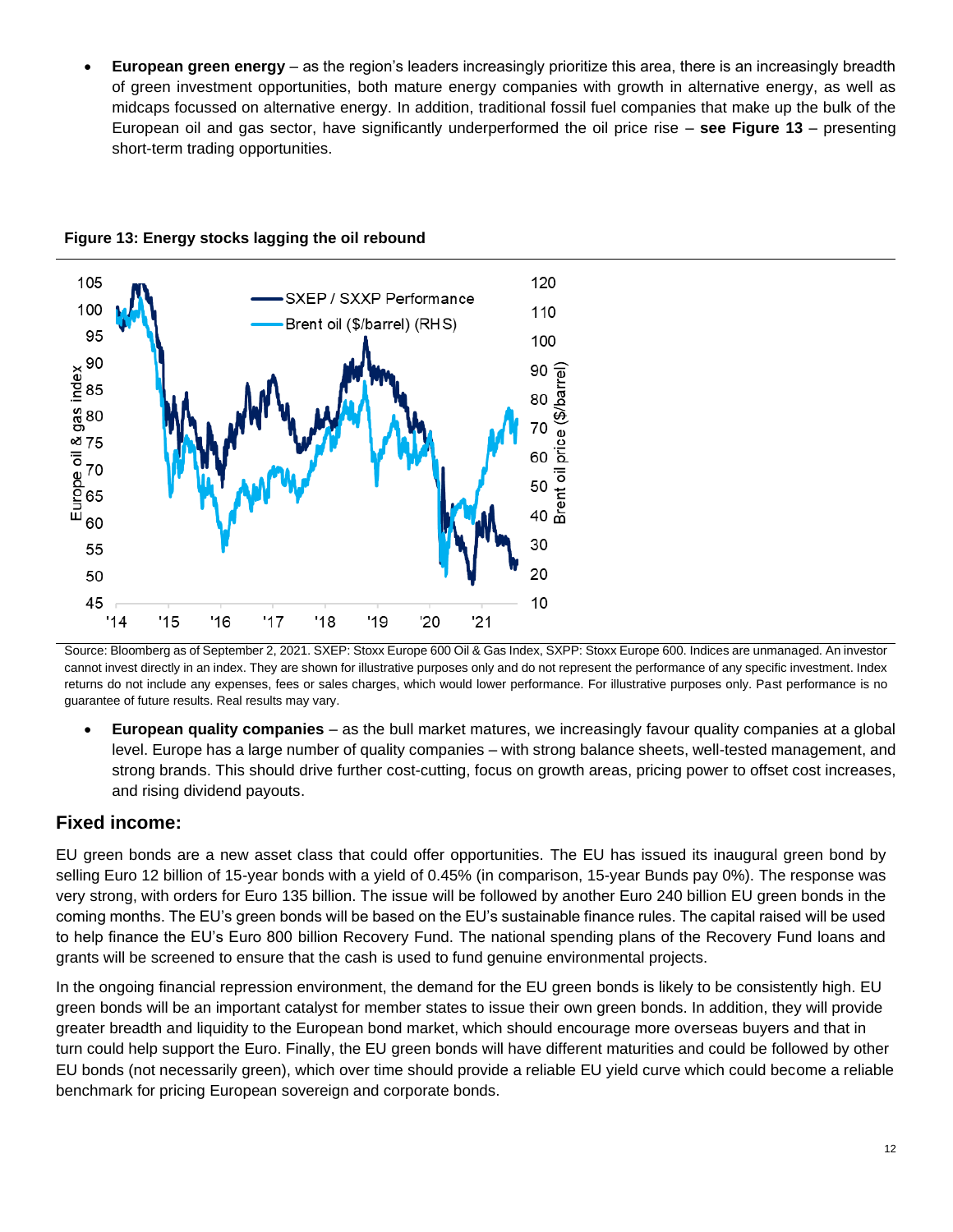**In addition to EU green bonds, we continue to find opportunities in corporate high yield (HY) bonds.** While average yields and spreads have fallen substantially, to around 3.6% and 317bps respectively, they are likely to fall further. As an indicator, the new issuance market, which has been very active for several months, continues to see regular sizeable oversubscriptions. Issuance over the last several years has pushed out maturity walls, which along with sustained low rates is presenting HY investors with a benign default outlook.

#### <span id="page-12-0"></span>**Currency:**

Both the Euro and Sterling are not likely to sustain rallies over the rest of this year.

- **Euro:** the key driver is likely to be ECB policy, with no immediate prospect of monetary tightening. In the mediumterm, while there is no Eurozone breakup risk with the periphery on a firmer economic footing, next year's French election polling will be closely watched in the coming months and could hold back the Euro.
- **Sterling:** Even as the BoE is likely to lead the Fed and the ECB in raising rates, in the short-term the headlines describing the winter challenges will weigh on the currency. Early next year when those challenges are expected to ease, and assuming the government articulates its long-term post-Brexit post-Covid game-plan for repositioning the country, inflows are likely to resume. This should be supported by the cheap valuations for the currency as well as for equities.



#### **This email contains promotional materials. If you do not wish to receive any further promotional emails from Citi Private Bank, please emai[l donotspam@citi.com](mailto:donotspam@citi.com) with "UNSUBSCRIBE" in the subject line. Email is not a secure environment; therefore, do not use email to communicate any information that is confidential such as your account number or social security number.**

Announced in January 2021, Citi Global Wealth ("CGW") is comprised of the wealth management businesses of Citi Private Bank and Citi's Global Consumer Bank. Through these businesses, CGW delivers Citi's wealth solutions, products and services globally. The unified management and delivery of CGW's wealth strategy represents a further commitment by Citi to become a leading global wealth business. Citi Global Wealth Investments ("CGWI") is comprised of the Investments and Capital Markets capabilities of Citi Private Bank, Citi Personal Wealth Management and International Personal Bank U.S.

Citi Private Bank and Citi Personal Wealth Management are businesses of Citigroup Inc. ("Citigroup"), which provide clients access to a broad array of products and services available through bank and non-bank affiliates of Citigroup. Not all products and services are provided by all affiliates or are available at all locations. In the U.S., investment products and services are provided by Citigroup Global Markets Inc. ("CGMI"), member FINRA and SIPC, and Citi Private Advisory, LLC ("Citi Advisory"), member FINRA and SIPC. CGMI accounts are carried by Pershing LLC, member FINRA, NYSE, SIPC. Citi Advisory acts as distributor of certain alternative investment products to clients of Citi Private Bank. Insurance is offered by Citi Personal Wealth Management through Citigroup Life Agency LLC ("CLA"). In California, CLA does business as Citigroup Life Insurance Agency, LLC (license number 0G56746). CGMI, Citi Advisory, CLA and Citibank, N.A. are affiliated companies under the common control of Citigroup.

Outside the U.S., investment products and services are provided by other Citigroup affiliates. Investment Management services (including portfolio management) are available through CGMI, Citi Advisory, Citibank, N.A. and other affiliated advisory businesses. These Citigroup affiliates, including Citi Advisory, will be compensated for the respective investment management, advisory, administrative, distribution and placement services they may provide.

International Personal Bank U.S. ("IPB U.S."), is a business of Citigroup Inc. ("Citigroup") which provides its clients access to a broad array of products and services available through Citigroup, its bank and non-bank affiliates worldwide (collectively, "Citi"). Through IPB U.S. prospects and clients have access to the Citigold® Private Client International, Citigold® International, International Personal, Citi Global Executive Preferred, and Citi Global Executive Account Packages. Investment products and services are made available through either Citi Personal Investments International ("CPII"), a business of Citigroup Inc., which offers securities through Citigroup Global Markets Inc. ("CGMI"), member FINRA and SIPC, an investment advisor and broker–dealer registered with the Securities and Exchange Commission; or Citi International Financial Services, LLC ("CIFS"), member FINRA and SIPC, and a broker–dealer registered with the Securities and Exchange Commission that offers investment products and services to non–U.S. citizens, residents, or non–U.S. entities. CGMI and CIFS investment accounts are carried by Pershing LLC, member FINRA, NYSE, and SIPC. Insurance is offered by CPII through Citigroup Life Agency LLC ("CLA"). In California, CLA does business as Citigroup Life Insurance Agency, LLC (license number 0G56746). Citibank N.A., CGMI, CIFS, and CLA are affiliated companies under common control of Citigroup Inc.

#### [Read additional Important Information](https://www.privatebank.citibank.com/important-disclosure)

**Past performance is not indicative of future results. Real results may vary.**

**Citi and its employees are not in the business of providing, and do not provide, tax or legal advice to any taxpayer outside Citi. Any statement in this Communication regarding tax matters is not intended or written to be used, and cannot be used or relied upon, by any taxpayer for the purpose of avoiding tax penalties. Any such taxpayer should seek advice based on the taxpayer's particular circumstances from an independent tax advisor.** 

MBS are also sensitive to interest rate changes which can negatively impact the market value of the security. During times of heightened volatility, MBS can experience greater levels of illiquidity and larger price movements.

Important information, including information relating to risk considerations can be found in the link above.